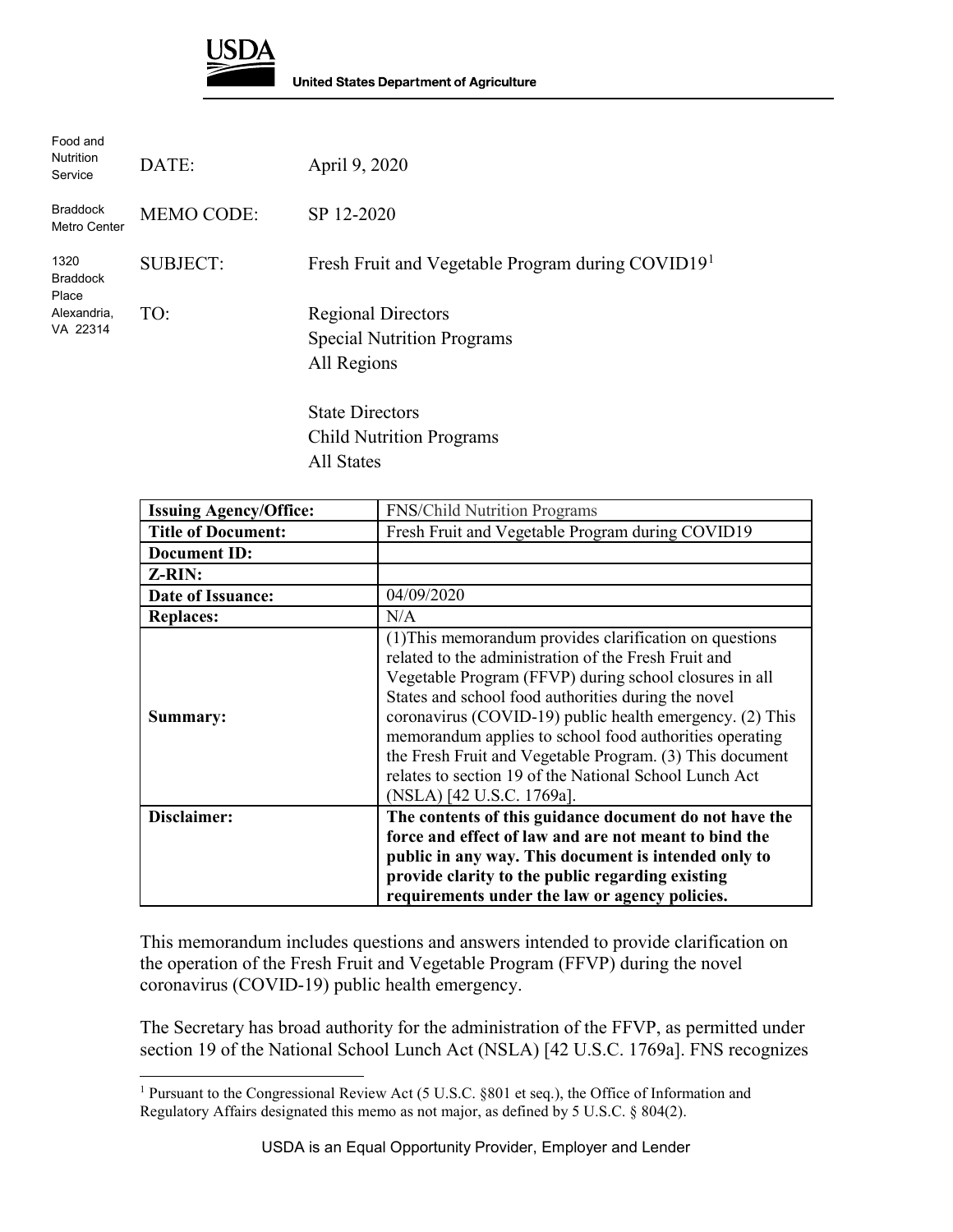that local Program operators are practicing social distancing, and working to limit the amount of time children spend congregating at meal and snack service sites. Therefore, based on the exceptional circumstances relating to the U.S. Department of Health and Human Services' January 27, 2020, declaration of a public health emergency due to the novel coronavirus by the, and pursuant to existing statutory authority, FNS is exercising its enforcement discretion to allow the following flexibilities in the operation of the FFVP. Please note, these flexibilities are as of January 27, 2020, and remain in effect until June 30, 2020, or until expiration of the federally declared public health emergency, whichever is earlier.

FNS appreciates the exceptional effort of State agencies and local Program operators working to meet the nutritional needs of child and adult participants during a challenging time. State agencies are reminded to distribute this memorandum to Program operators immediately. Program Operators should direct any questions concerning this guidance to their State agency. State agencies with questions should contact the appropriate FNS Regional Office.

ang mFQ

Angela M. Kline **Director** Policy and Program Development Division Child Nutrition Programs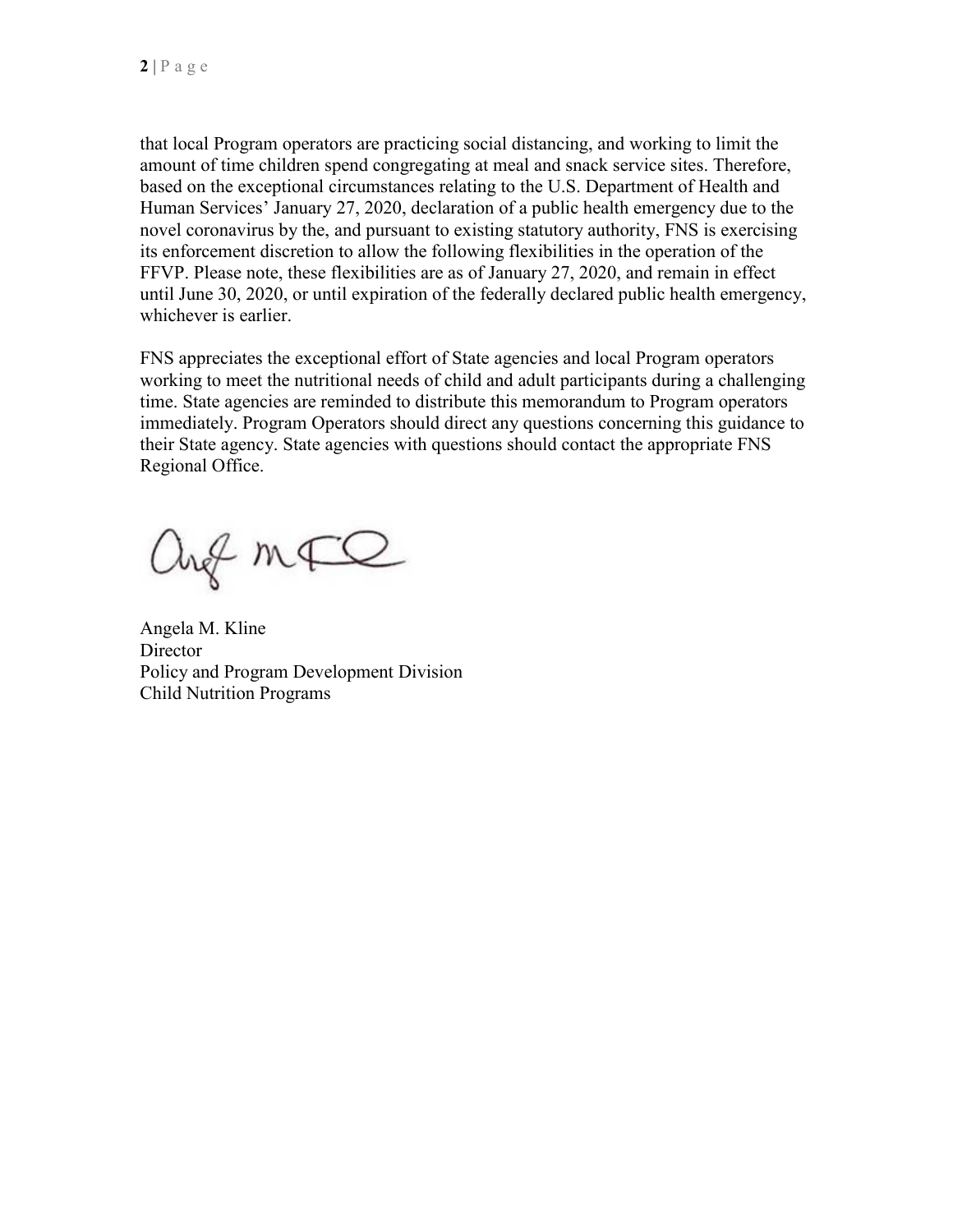# **Questions and Answers**

### **1. May Fresh Fruit and Vegetable Program (FFVP) operators provide the fruit or vegetable service outside of a regular school day?**

Yes. Under this public health emergency and given widespread school closures, elementary schools operating FFVP may serve fresh fruits and vegetables to students at the time the operators determine to be appropriate. A waiver from FNS is not necessary to exercise this flexibility.

## **2. May FFVP operators provide the fruit or vegetable service in a non-congregate setting?**

Yes. Under this public health emergency and given widespread school closures, elementary schools operating FFVP may serve fresh fruits and vegetables in a noncongregate setting, including through home delivery. A waiver from FNS is not necessary to exercise this flexibility.

#### **3. May the FFVP fruit or vegetable service be provided at the same time as another Child Nutrition Program meal service?**

Yes. Under this public health emergency and given widespread school closures, elementary schools operating FFVP may provide the FFVP service alongside other Child Nutrition Program meals. A waiver from FNS is not necessary to exercise this flexibility. This means that elementary schools that are operating other Child Nutrition Programs during an unanticipated school closure, such as the Summer Food Service Program or the National School Lunch Program Seamless Summer Option (SSO), may provide FFVP foods along with SFSP or SSO meals at the same time.

#### **4. May elementary schools operating FFVP allow parents or guardians to pick up the FFVP food from the site or does the child have to be in attendance?**

Elementary schools offering FFVP foods in a non-congregate setting may not provide those foods to parents or guardians unless they are accompanied by their child(ren). Section 19(b) of the NSLA requires schools participating in the FFVP to make fresh fruits and vegetables available "to students." Because the Families First Coronavirus Response Act (P.L. 116-127) did not include FFVP as a "qualified program," the nationwide waiver allowing parents to pick up meals for children at non-congregate sites does not apply to FFVP.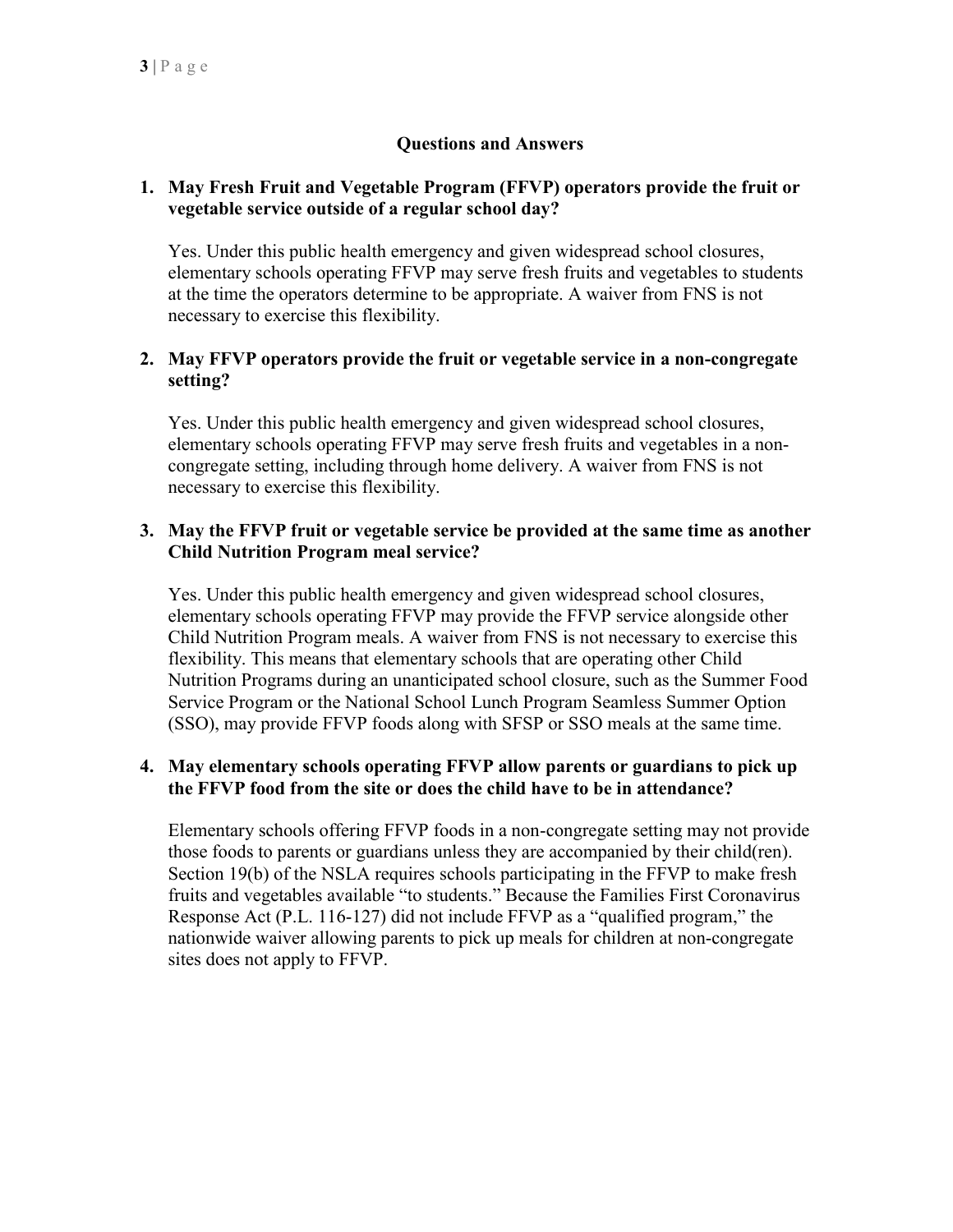# **5. Can elementary schools that currently participate in FFVP provide fruits and vegetables to any child attending an open site at that school?**

Yes. FFVP foods may only be provided at elementary schools currently approved to operate the program. However, if the elementary school is operating an open site, FFVP foods may be provided to any children attending the site.

## **6. What quantity of FFVP fruits and vegetables may be served?**

Elementary schools operating FFVP that are providing multiple days of meals at one time also may provide multiple servings of FFVP foods at one time. For example, sites may permit children to pick up a week's supply of FFVP fruits and vegetables at a time. The FFVP serving for a week must reflect what would be served to an individual student during a school week.

## **7. Are FFVP operators required to provide an educational component with the FFVP service?**

No. While elementary schools operating the FFVP are encouraged to provide a nutrition education lesson with the FFVP service, FNS recognizes that a nutrition education lesson is not practical during this public health emergency.

## **8. May an FFVP operator donate its produce to another school or a food bank?**

FFVP foods may be served only at elementary school sites currently approved to operate FFVP. However, if fresh produce cannot be used and would need to otherwise be disposed of, the produce may be donated.

#### **9. What happens if, due to COVID-19 school closures, school year (SY) 2019-2020 FFVP funds are not spent?**

If SY 2019-2020 FFVP funds are not spent by the end of the fiscal year, the funds will be recovered for use in the next fiscal year. SFAs should, at a minimum, plan that elementary schools currently participating in the FFVP will continue to participate in SY 2020-2021, provided they remain eligible for the Program. FNS will provide additional guidance to State agencies about FFVP funding for School Year 2020- 2021.

## **10. Can elementary schools operating FFVP use the rest of their FFVP funds for ordering produce to use during COVID school closures and file a FFVP claim for reimbursement?**

Yes. Schools may use their remaining FFVP funds to continue purchasing fruits and vegetables, and for administrative expenses of the program as allowed. Claims for